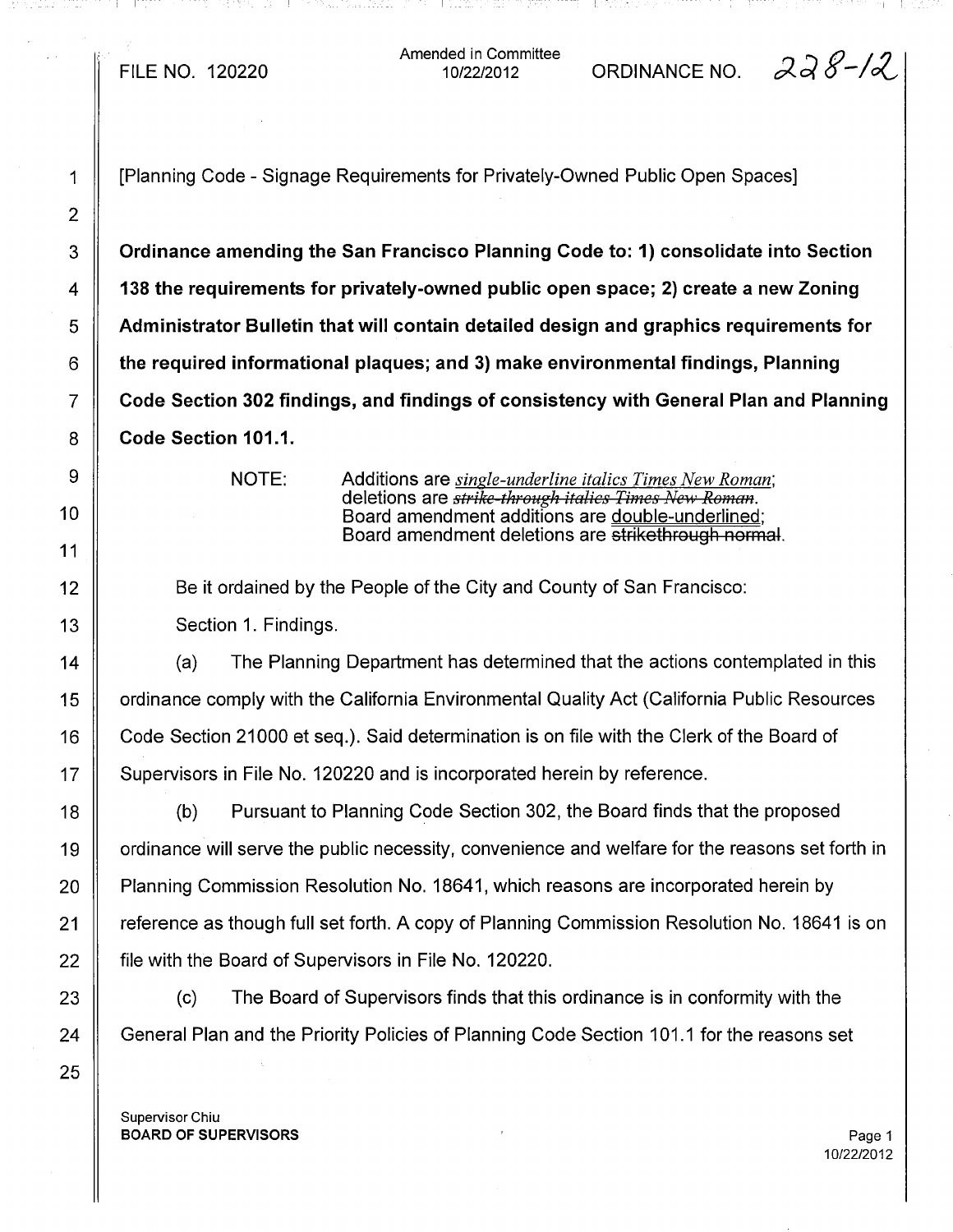1 | forth in Planning Commission Resolution No.18641 and hereby incorporates those reasons  $2 \parallel$  hereby by reference.

3 Section 2. The San Francisco Planning Code is hereby amended by amending the 4 Specified subsections of Section 135, to read as follows:

## $5 \parallel$  SEC. 135. USABLE OPEN SPACE FOR DWELLING UNITS AND GROUP HOUSING, R,  $6 \parallel NC$ , MIXED USE, C, AND M DISTRICTS.

7 Except as provided in Sections 134.1, 172 and 188 of this Code, usable open space  $8 \parallel$  shall be provided for each dwelling and each group housing structure in R, NC, C, Mixed Use, 9 A and M Districts according to the standards set forth in this Section unless otherwise specified 10 **igns** in specific district controls elsewhere in this Code.

11  $\parallel$  (a) Character of Space Provided. Usable open space shall be composed of an 12 | outdoor area or areas designed for outdoor living, recreation or landscaping, including such 13 | areas on the ground and on decks, balconies, porches and roofs, which are safe and suitably 14 Surfaced and screened, and which conform to the other requirements of this Section. Such 15  $\parallel$  area or areas shall be on the same lot as the dwelling units (or bedrooms in group housing) 16 they serve, and shall be designed and oriented in a manner that will make the best practical 17 | use of available sun and other climatic advantages. "Private usable open space" shall mean 18 || an area or areas private to and designed for use by only one dwelling unit (or bedroom in 19 group housing). "Common usable open space" shall mean an area or areas designed for use 20 **jointly by two or more dwelling units (or bedrooms in group housing)**. *"Privately-owned public 21 open space.* " *only allowed in DTR and Eastern Neighborhood Mixed Use under this Section. shall 22 mean an area o(areas designed for use ofthe general public while owned and maintained by private 23 owners as described in Section 138.*

Supervisor Chiu BOARD OF SUPERVISORS And the state of the state of the state of the state of the state of the state of the state of the state of the state of the state of the state of the state of the state of the state of the state of th

10/22/2012

I I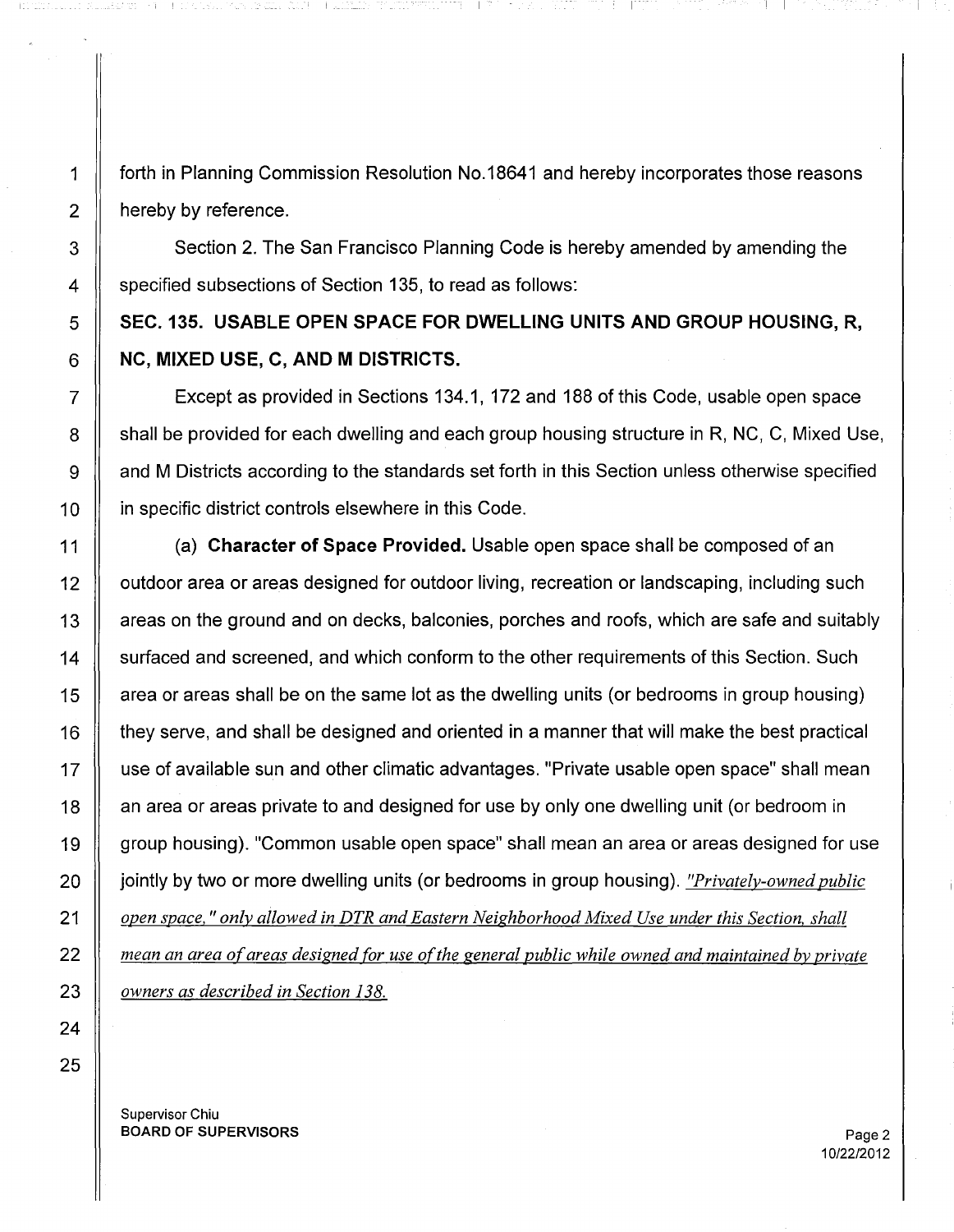i I

1 (d) **Amount Required.** Usable open space shall be provided for each building in the 2 | amounts specified herein and in Tables 135A and B for the district in which the building is 3 **l** located.

4 | In Neighborhood Commercial Districts, the amount of usable open space to be  $5 \parallel$  provided shall be the amount required in the nearest Residential District, but the minimum  $6 \parallel$  amount of open space required shall be in no case greater than the amount set forth in Table  $7 \parallel$  135A for the district in which the building is located. The distance to each Residential District 8 Subset all be measured from the midpoint of the front lot line or from a point directly across the 9 Street there from, whichever requires less open space.

10  $\parallel$  (1) For dwellings other than those specified in Paragraphs (d)(2) through (d)(5) below, 11 | the minimum amount of usable open space to be provided for use by each dwelling unit shall 12 **be as specified in the second column of Table 135A if such usable open space is all private.** 13 | Where common usable open space is used to satisfy all or part of the requirement for a 14 dwelling unit, such common usable open space shall be provided in an amount equal to 1.33 15 Square feet for each one square foot of private usable open space specified in the second 16  $\parallel$  column of Table 135A. In such cases, the balance of the required usable open space may be 17 | provided as private usable open space, with full credit for each square foot of private usable 18 **J** open space so provided.

 (2) For group housing structures and SRO units, the minimum amount of usable open **Space provided for use by each bedroom or SRO unit shall be 1/3 the amount required for a**  $\parallel$  dwelling unit as specified in Paragraphs (d)(1) above and (d)(4) and (d)(5), below. For  $\parallel$  purposes of these calculations, the number of bedrooms on a lot shall in no case be  $\parallel$  considered to be less than one bedroom for each two beds. Where the actual number of beds **exceeds an average of two beds for each bedroom**, each two beds shall be considered | equivalent to one bedroom.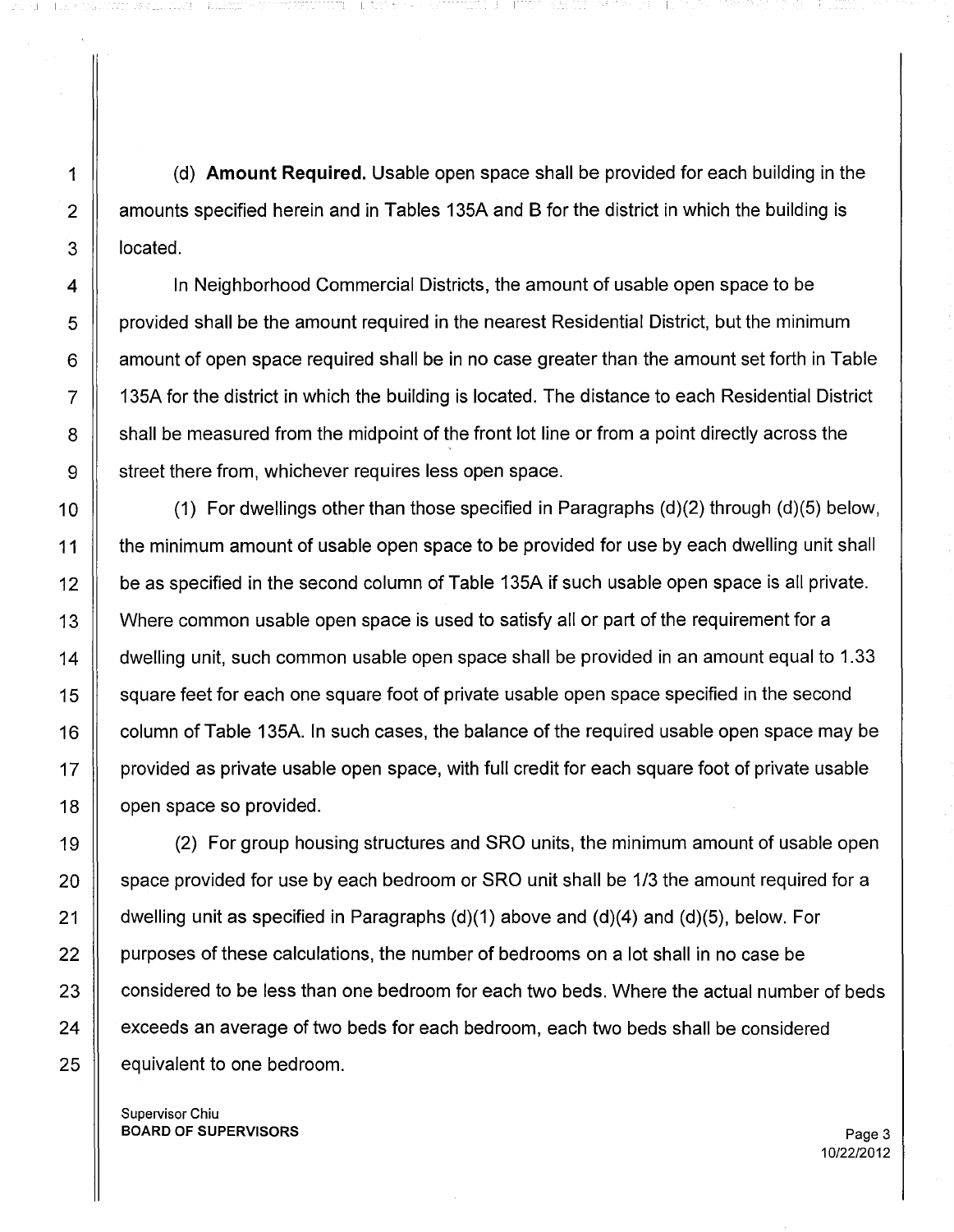1 (3) For dwellings specifically designed for and occupied by senior citizens or physically 2  $\parallel$  handicapped persons, as defined and regulated by Section 209.1 (m) of this Code, the 3 T minimum amount of usable open space to be provided for use by each dwelling unit shall 4 be  $\frac{1}{2}$  the amount required for each dwelling unit as specified in Paragraph (d)(1) above.

 (4) **DTR Districts.** For all residential uses, 75 square feet of open space is required  $6 \parallel$  per dwelling unit. All residential open space must meet the provisions described in this Section unless otherwise established in this subsection or in Section 825 or a Section 8 Geoverning an individual DTR District. Open space requirements may be met with the following  $\parallel$  types of open space: "private usable open space" as defined in Section 135(a) of this Code, "common usable open space" as defined in Section 135(a) of this Code, and "publicly 11 Accessible open space" as defined in subsection (h) below. At least 40 percent of the residential open space is required to be common to all residential units. Common usable open 13 Space is not required to be publicly-accessible. Publicly-accessible open space, including off- $\parallel$  site open space permitted by subsection (i) below and by Section 827(a)(9), meeting the standards of subsection (h) may be considered as common usable open space. For **F** residential units with direct access from the street, building setback areas that meet the 17 Standards of Section 145.1 and the Ground Floor Residential Design Guidelines may be counted toward the open space requirement as private non-common open space.

 (5) **Eastern Neighborhoods Mixed Use Districts.** The minimum amount of usable  $\parallel$  open space to be provided for use by each dwelling unit shall be as specified in Table 135B. **For group housing structures and SRO** units, the minimum amount of usable open space  $\parallel$  provided for use by each bedroom shall be 1/3 the amount required for a dwelling unit as specified in Table 1358. *Usable open space requirements in these areas may be fulfilled by providing privately-owned public open space as specified in Table 135B.*

Supervisor Chiu BOARD OF SUPERVISORS **Page 4** 

25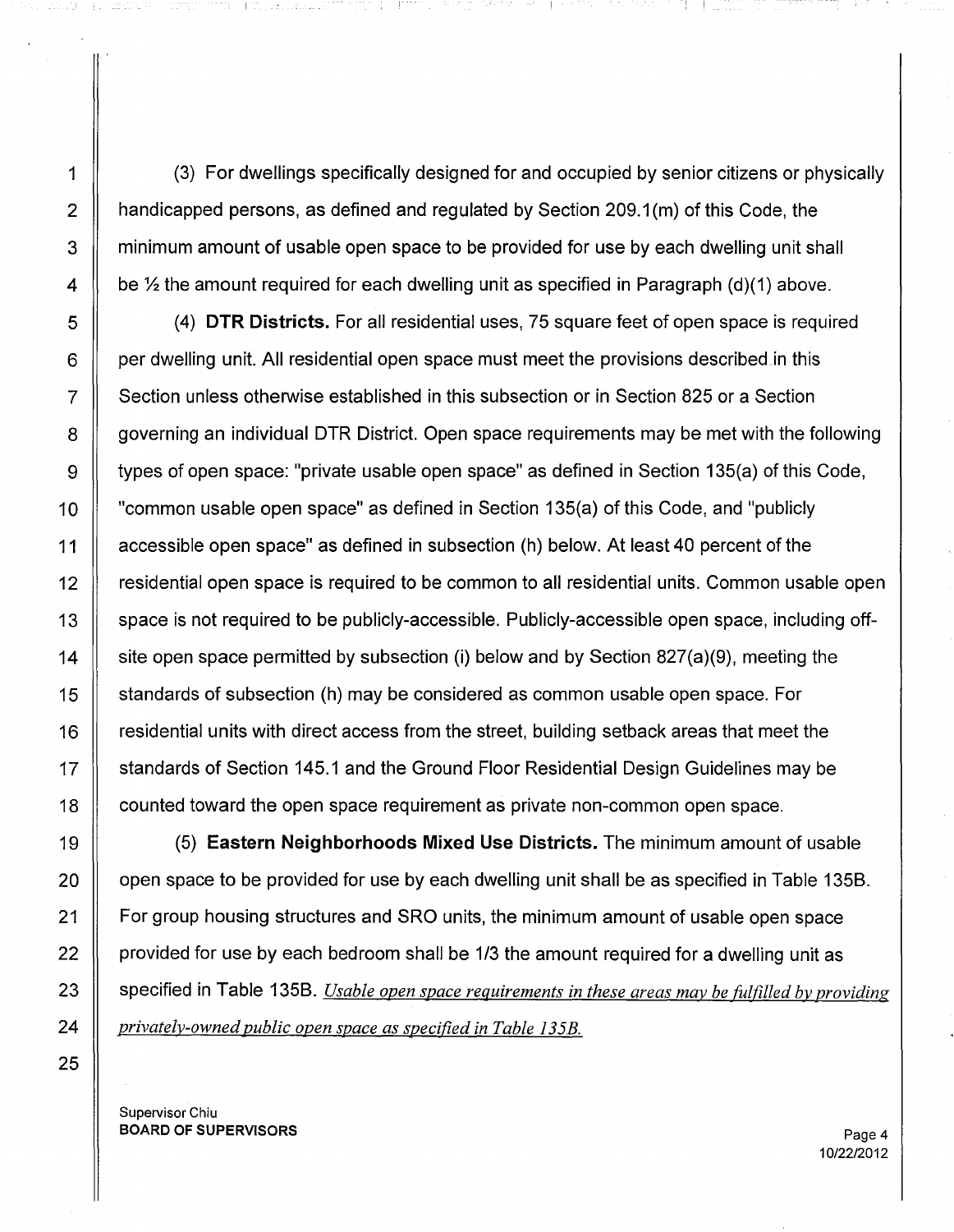(h) **Publicly-Accessible Usable Open Space Standards.** In DTR Districts and the Eastern Neighborhoods Mixed Use Districts, *some or all ofthe usable open space requirements may be fulfilled by providing privately-owned public open space.* a4.ny space credited as publicly-4 A ccessible usable open space, where permitted or required by this Code, shall meet the **following standards:** 

I I

nya mener

(1) *Types orOpen Space.* Open space shall be ofone or more of the following types:

 $7 \parallel$  (A) An unenclosed park or garden at street grade or following the natural topography, **ignolehologie including improvements to hillsides or other unimproved public areas;** 

 $\parallel$  (B) An unenclosed plaza at street grade, with seating areas and landscaping and no **more than 10 percent of the total floor area devoted to facilities for food or beverage service,** 11 cxclusive of seating areas as regulated in *Section 138(d)(5) Subsection (2)(d), below*;

 (C) An unenclosed pedestrian pathway which complies with the standards of Section | 270.2 and which is consistent with applicable design guidelines.

 (D) Streetscape improvements with landscaping and pedestrian amenities that result in additional pedestrian space beyond the pre-existing sidewalk width and conform to the **Better Streets Plan and any other applicable neighborhood streetscape plans per Section** 17 || 138.1 or other related policies such as those associated with sidewalk widenings or building 18 | setbacks, other than those intended by design for the use of individual ground floor residential units; and

 $\parallel$  (2) *Standards of Open Space.* Open space shall meet the *following* standards *described in Section* 138*Cd)* (1) *through* (11) *ofthis Code.-:-*

 ~4) *Be in such locations and provide such ingress and egress as will make the area con"Venient, safe, secure and easily accessible to the general public;* 

**(B)** *Be* appropriately landscaped;

 $\parallel$  *(C) Be protected-from uncomfortable winds;*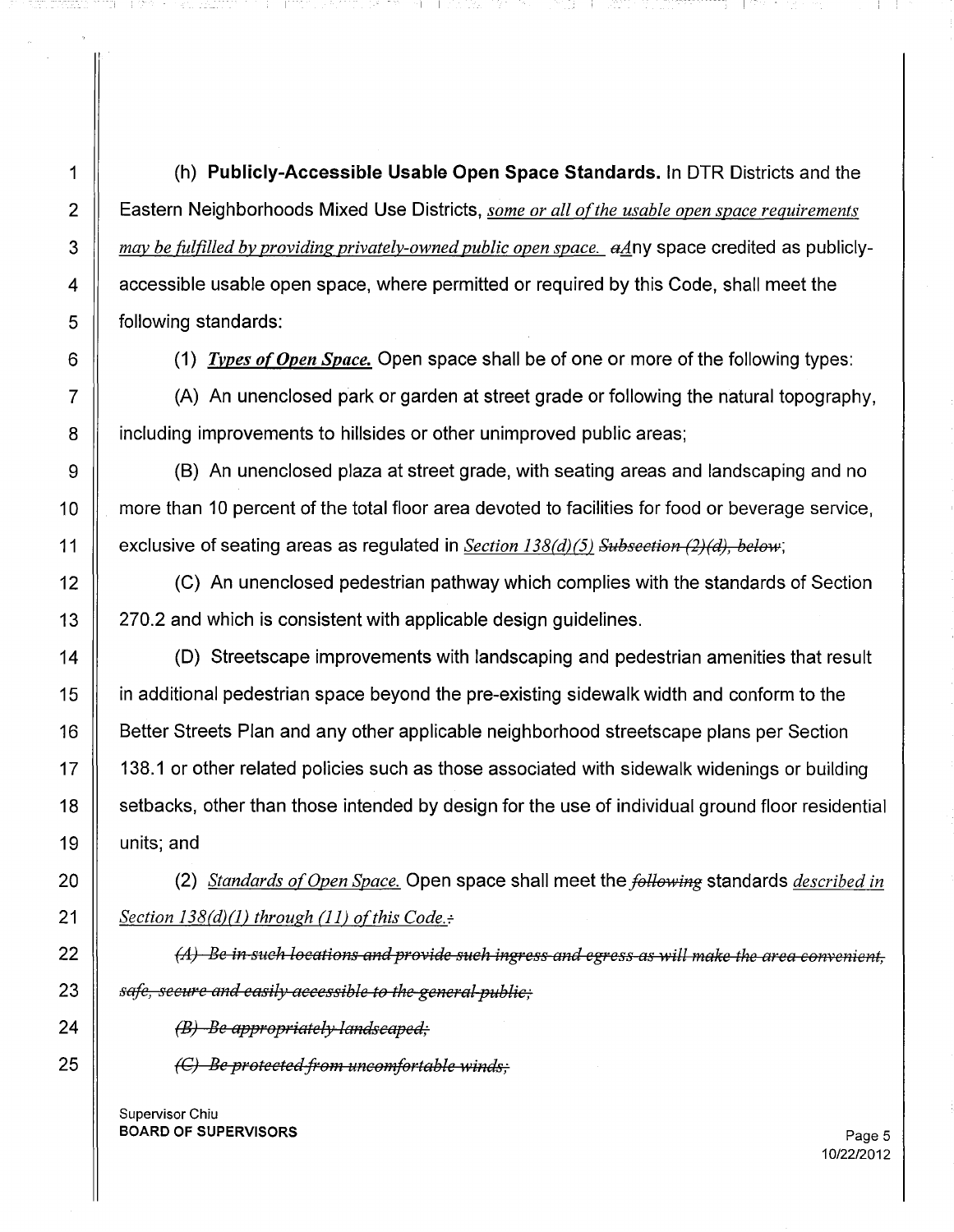*(D) Incorporate ample seating. Any seating which is provided shan be available for public use and may not be exdusi'.'ely reserved or dedicated/or any food or beverage serrices located 'within the open space;*

*(E) Be wen signed and accessible to the public during daylight hours,'*

 $\parallel$  *(F) -Be well-lit-if-the area is of the type requiring artificial illumination;* 

*(G) Be designed to enhance user safety and security,'*

1\_-

*(H) Be e./s'blfficient size to be attracti're andpractical.for its intended use; and*

(1) *Ha're access to drinking 'water and toilets* if*feasible and appropriate.*

 (3) **Maintenance:....** *Maintenance requirements for open space in these areas are subject to Section 138(h) of this Code. Open spaces shall be maintained at no public expense. The owner of the*  $\parallel$  property on which the open space is located shall maintain it by keeping the area clean and free of 12 | litter and keeping in a healthy state any plant material that is provided. Conditions intended to assure *continued maintenance afthe open space for the actual lifttime o./the building giving rise to the open space requirement may be imposed by the Commission or Departmentpursuant to applicable procedures in this Code.*

 **(4) Informational Plaque.:** *Signage requirements for open space in these areas are subject*   $\parallel$  to Section 138(i) of this Code. Prior to issuance of a permit of occupancy, a plaque shall be placed in a *publicly conspicuous location outside the builfiing at street level, or at the site a/any publicly* 19 | accessible open space. The plaque shall identify said open space feature and its-location, stating the **Fight of the public to use the space and the hours of use, describing its principal required features (e.g.,**  *number afseats or other defining features) and stating the name, telephone number, and address afthe DlFfler or owner's agent responsible.for maintenance. The plaque shan be o./no less than* 24 *inches by* 36 *inches in size unless specifically reduced by the Zoning Administrator in cases where tliC nature, size, or other constraints a./the open space would make the proscribed dimensions inappropriate.*

Supervisor Chiu **BOARD OF SUPERVISORS** Page 6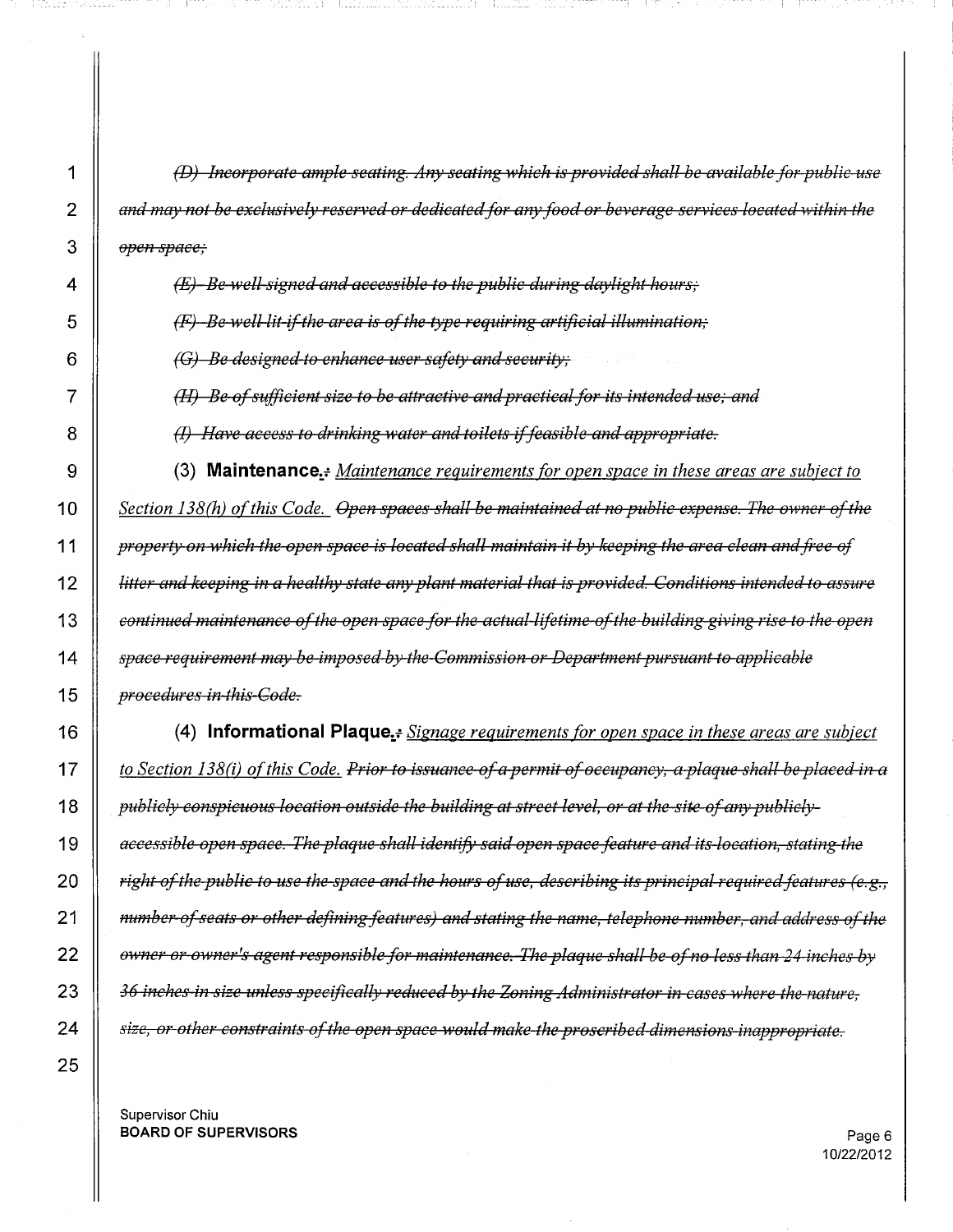|    | (5) Open Space Provider. Requirements regarding how to provide and maintain open space                                                                |  |  |  |  |  |
|----|-------------------------------------------------------------------------------------------------------------------------------------------------------|--|--|--|--|--|
|    | are subject to Section 138(f) of this Code. Property owners providing open space-under this section will                                              |  |  |  |  |  |
|    | hold harmless the City and County of San-Francisco,-its officers, agents and employees, from any                                                      |  |  |  |  |  |
|    | damage or injury caused by the design, construction, use, or maintenance of open space. Property                                                      |  |  |  |  |  |
|    | owners are solely liable for any damage or loss occasioned by any act or negligence in respect to the                                                 |  |  |  |  |  |
|    | design, construction, use, or maintenance of the open space.                                                                                          |  |  |  |  |  |
|    | (6) Approval of Open Space Type and Features. Approval of open space in these areas is                                                                |  |  |  |  |  |
|    | subject to requirements of Section 138(d) of this Code.                                                                                               |  |  |  |  |  |
|    | Section 3. The San Francisco Planning Code is hereby amended by amending the                                                                          |  |  |  |  |  |
|    | specified subsections of Section 135.3, to read as follows:                                                                                           |  |  |  |  |  |
|    | SEC. 135.3. USABLE OPEN SPACE FOR USES OTHER THAN DWELLING UNITS,                                                                                     |  |  |  |  |  |
|    | GROUP HOUSING AND LIVE/WORK UNITS WITHIN THE SOUTH OF MARKET, $A\rightarrow B$                                                                        |  |  |  |  |  |
|    | <b>EASTERN NEIGHBORHOODS MIXED USE, AND DTR DISTRICTS.</b>                                                                                            |  |  |  |  |  |
| 14 | (a) Amount of Open Space Required. All newly constructed structures, all structures                                                                   |  |  |  |  |  |
| 15 | to which gross floor area equal to 20 percent or more of existing gross floor area is added,                                                          |  |  |  |  |  |
| 16 | and all structures in the SSO and Eastern Neighborhoods Mixed Use Districts within which                                                              |  |  |  |  |  |
|    | floor area is converted to office use other than office use accessory to a non-office use shall                                                       |  |  |  |  |  |
| 18 | provide and maintain usable open space for that part of the new, additional or converted                                                              |  |  |  |  |  |
| 19 | square footage which is not subject to Sections 135.1 and 135.2 as follows:                                                                           |  |  |  |  |  |
| 20 | <b>TABLE 135.3</b><br>MINIMUM USABLE OPEN SPACE REQUIREMENTS FOR USES OTHER THAN<br>DWELLING UNITS, GROUP HOUSING AND LIVE/WORK UNITS IN THE SOUTH OF |  |  |  |  |  |
| 22 | <b>MARKET, EASTERN NEIGHBORHOODS MIXED USE, AND DTR DISTRICTS</b>                                                                                     |  |  |  |  |  |
| 23 | <b>Square Feet of Usable Open</b><br><b>Use</b>                                                                                                       |  |  |  |  |  |
| 24 | <b>Space Required</b>                                                                                                                                 |  |  |  |  |  |
| 25 | Retail, eating and/or drinking<br>1 sq. ft. per 250 sq. ft. of occupied floor area of new or                                                          |  |  |  |  |  |

Supervisor Chiu **BOARD OF SUPERVISORS** Page 7

and the

 $\mathbb{C}$  $\mathcal{V}$ 

 $\bar{p}$ 

A. Generation and Colorad Management

 $\langle A \rangle$  . For

ning kom<mark>wentha</mark> (1995) ng 1200 ng Topong

나온스레 대신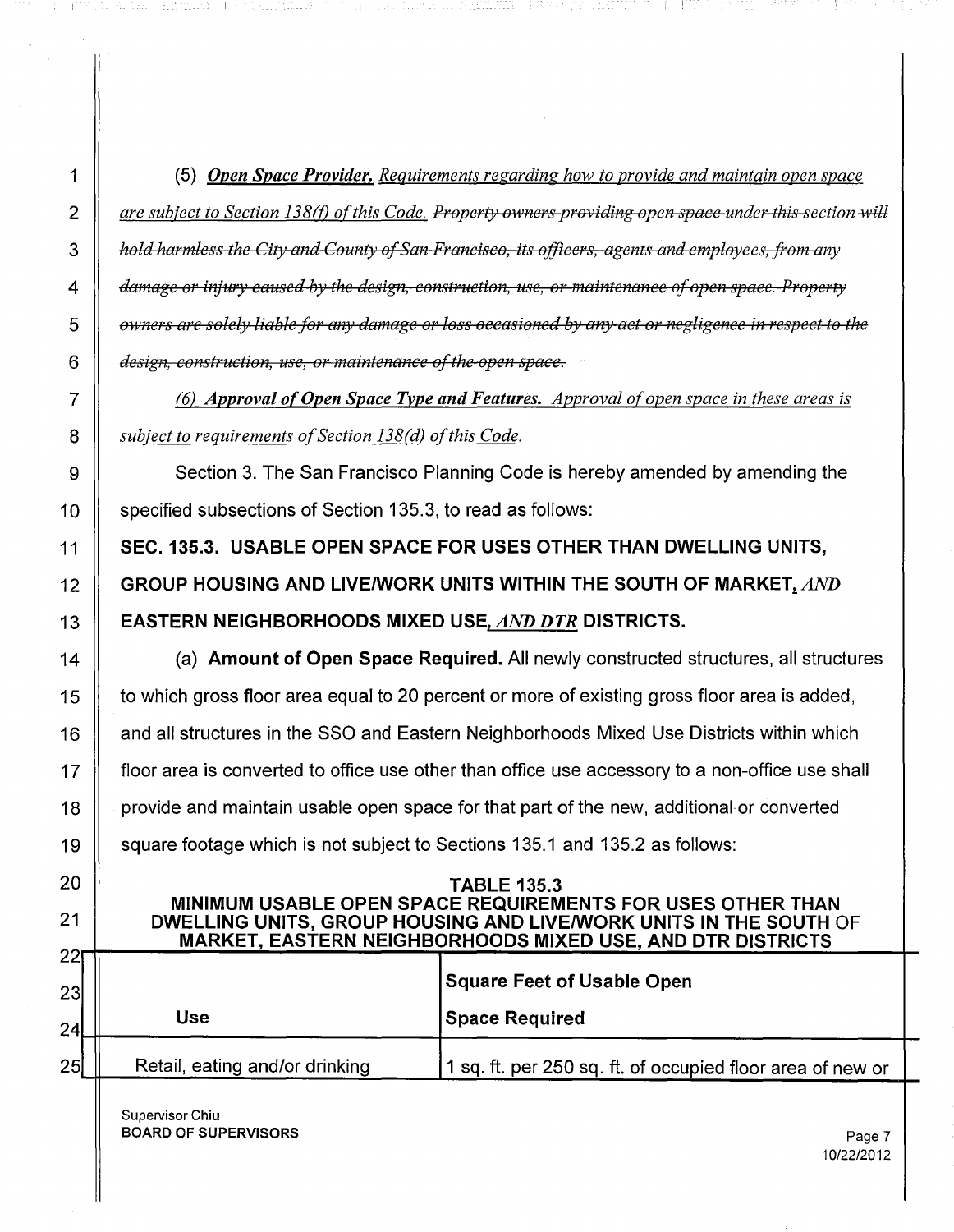|    | establishments, personal service,         | added square footage                                      |
|----|-------------------------------------------|-----------------------------------------------------------|
| 2  | wholesale, home and business              |                                                           |
| 3  | service, arts activities, institutional   |                                                           |
| 4  | and like uses                             |                                                           |
| 5  |                                           |                                                           |
| 6  | Manufacturing and light                   | 1 sq. ft. per 120 gross sq. ft. of occupied floor area of |
|    | industrial, storage without distribution  | new or added square footage                               |
| 8  | facilities, and like uses in the South of |                                                           |
| 9  | <b>Market Mixed Use Districts</b>         |                                                           |
| 10 |                                           |                                                           |
| 11 | Manufacturing and light industrial,       | None required                                             |
| 12 | storage without distribution facilities,  |                                                           |
| 13 | and like uses in the Eastern              |                                                           |
| 14 | <b>Neighborhoods Mixed Use Districts</b>  |                                                           |
| 15 |                                           |                                                           |
| 16 |                                           |                                                           |
| 17 | Office uses, as defined in                | 1 sq. ft. per 90 sq. ft. of occupied floor area of new,   |
| 18 | 890.70, in the South of Market Mixed      | converted or added square footage                         |
| 19 | <b>Use Districts</b>                      |                                                           |
| 2이 |                                           |                                                           |
| 21 |                                           |                                                           |
| 22 | Office uses, as defined in                | 1 sq. ft. per 50 sq. ft. of occupied floor area of new,   |
| 23 | 890.70, in the Eastern Neighborhoods      | converted or added square footage                         |
| 24 | <b>Mixed Use Districts</b>                |                                                           |
| 25 |                                           |                                                           |

are a coordinate request commence in the coordinate constitution of the control of the coordinate conditional t

Supervisor Chiu BOARD OF SUPERVISORS Page 8

 $\hat{\mathcal{A}}$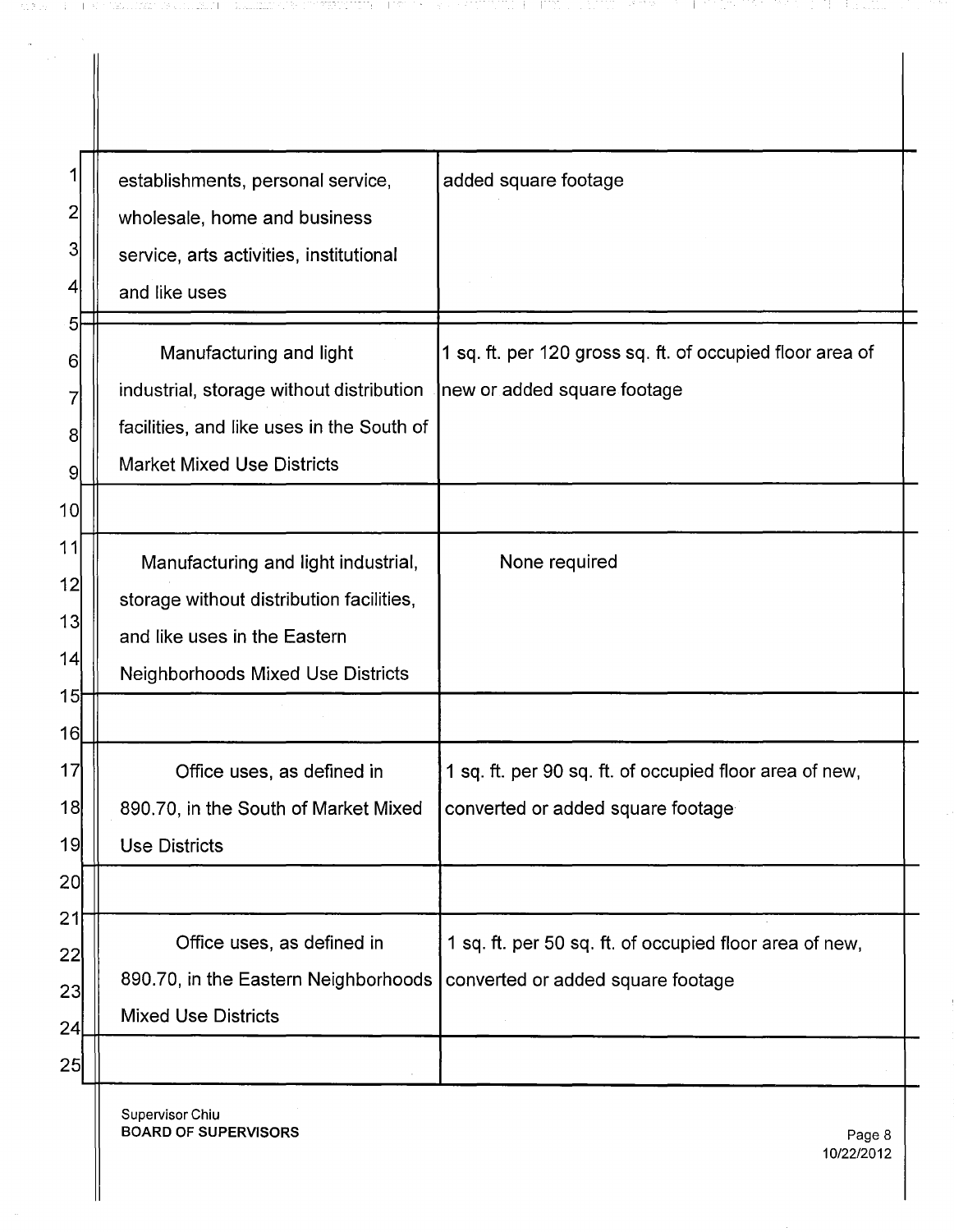|                  | All non-residential uses in DTR   1 sq. ft. per 50 sq. ft. of occupied floor area of net new, |
|------------------|-----------------------------------------------------------------------------------------------|
| <b>Districts</b> | converted or added square footage over 10,000 gross                                           |
|                  | square feet                                                                                   |

 $\vert 5 \vert$  (1) Open space shall be provided for uses not listed in this subsection and Table  $6 \parallel$  (other than live/work units, dwelling units and group housing whose open space requirements  $7 \parallel$  are specified in Sections 135 and 135.2 of this Code); in the amount required for the listed use  $8 \parallel$  determined by the Zoning Administrator to be most similar to the unlisted use in question.  $\mathbf{g}$  | Private or public parking structures and change of use or additions to an existing structure  $_{10}$   $\parallel$  which are limited to uses operating solely during nighttime hours and for which public access  $11 \parallel$  to open space cannot feasibly be provided during daytime hours pursuant to Subsection  $12$  (c)(4), shall be exempt from this open space requirement.

 (2) **Eastern Neighborhoods Mixed Use Districts.** In the Eastern Neighborhoods  $_{14}$  | Mixed Use Districts, the open space requirements of this Section may be fulfilled by providing *publicly accessible usable privately-owned public* open space. Such *publicly accessible usable* open space is subject to the following:

 $17$   $\parallel$  (A) The amount of open space required pursuant to Table 135.3 may be reduced by  $18$  33 percent if it is publicly accessible usable open space.

19  $\parallel$  (B) Publicly accessible usable open space is required to meet *the-standards of all* 20 *<u>Pequirements specified in</u>* Section 135(h) *of this Code.* 

 (C) Up to 50 percent of the publicly accessible open space may be provided off-site,  $\parallel$  subject to Section 329 *of this Code* for projects to which that Section applies and Section  $\parallel$  307(h) for other projects. Any such space shall meet the publicly accessible open space  $_{24}$  | standards set forth Section 135(h) and be provided within 800 feet of the project. The publicly  $\parallel$  accessible off-site usable open space shall be constructed, completed, and ready for use no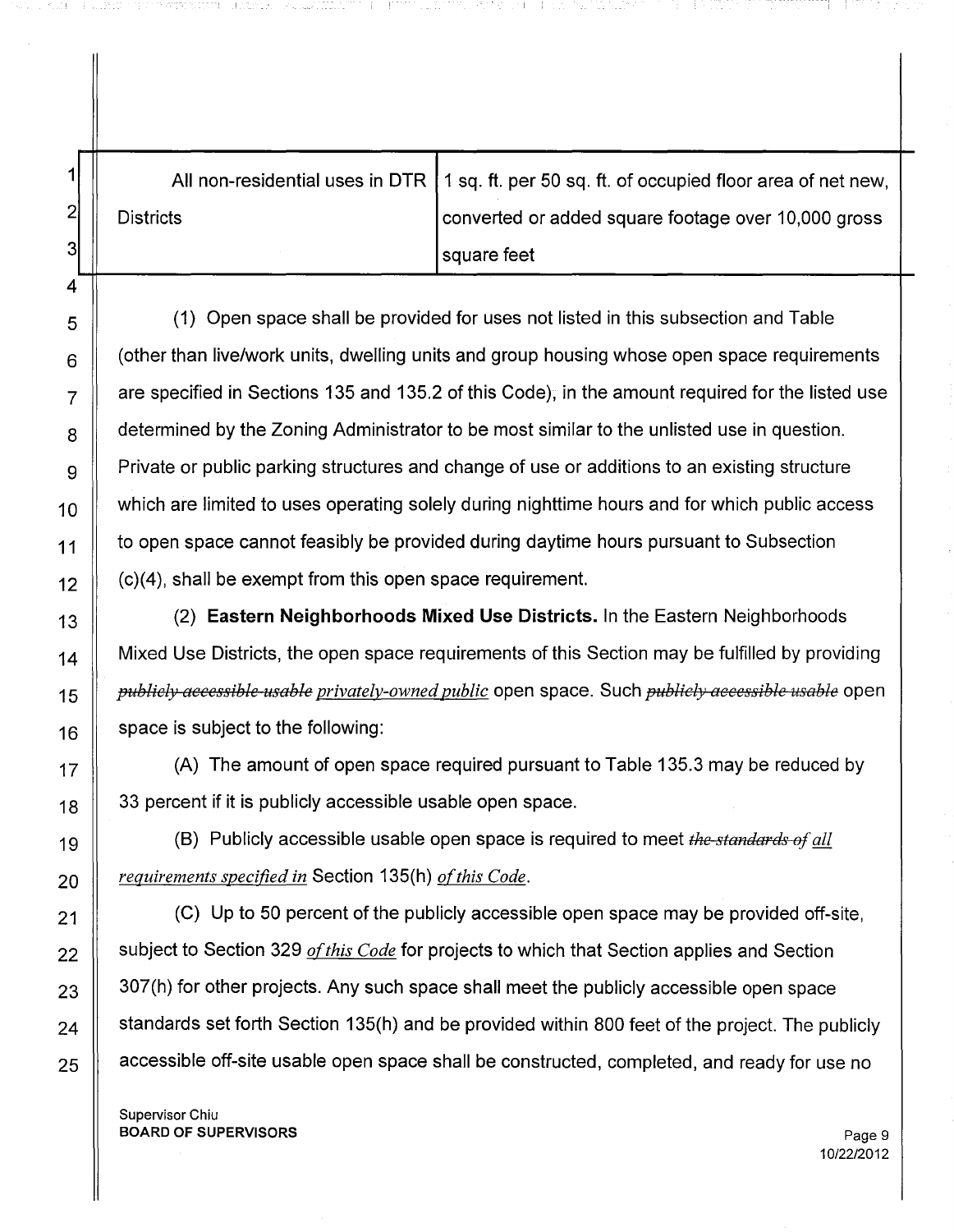1 | Iater than the project itself, and shall receive its Certificate of Final Completion from the **Department of Building Inspection prior to the issuance of any Certificate of Final Completion** 3 | or Temporary Certificate of Occupancy for the project itself.

 (3) **DTR Districts.** In DTR Districts, the open space requirements of this Section *may be fulfilled by providing privately-owned public open space* and shall be subject to the following:

 (A) Such open space shall meet *the standardsfor publicly accessible open space* &1*all requirements specified in* Section 135(h) *of this Code.* 

 (B) Up to 50 percent of required open space may be provided off-site per the 9 | procedures of Section 309.1 if it is within the individual DTR district of the project or within 500 feet of any boundary of the individual DTR district of the project.

*(C) Open Space Provider. The open space required by this Section may be provided indi',JiduEllly by t}w project sponsor orjointly by tlw project sponsor and other project sponsors, provided that each square foot o/jointly developed open spece mEl)' count toward only one sponsor's requirement. With the Elpproval a/the Pkmning Commission, a public or pri'vate agency may develop*  $\parallel$  and maintain the open space, provided that (i) the project sponsor or sponsors pay for the cost of *development aofthe number Gofsquare J+eet the project sponsor is required to pro'vide,* (iiJ *provision n*<sup>1</sup> *satisfactory to the Commission is made for the continued maintenance of the open space for the actual* **Follow** *Stephens of the building giving rise to the open space requirement, and (iii) the Commission finds that decree is reasonable assurance that the open space to be developed by such agency will be developed*  $\parallel$  and open for use by the time the building, the open space requirement of which is being met by the *payment, is ready for occupancy.* 

 *(b) Types &IOpen Space. One or more Goft.lze follo',ving types elopen space mElY be prOfJided to* 23 || satisfy the requirements of this section: a plaza, an urban park, an urban garden, a view terrace, a sun 24 || terrace, a greenhouse, a small sitting area (a snippet), an atrium, an indoor park, or a public sitting *area in a galleria, arcade, or pedestrian mall or walkway.*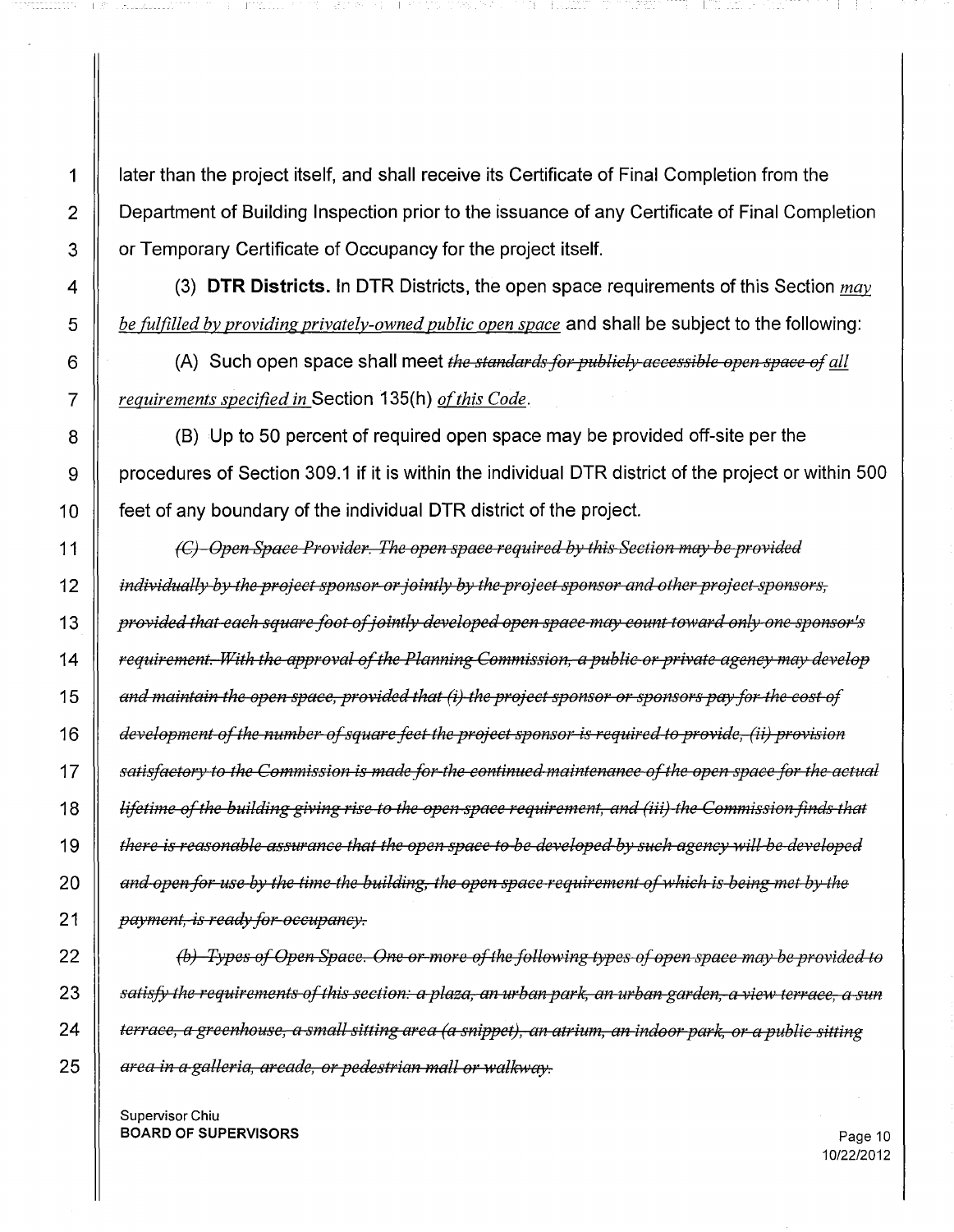| 1              | The required open space shall, as determined by the Zoning-Administrator:                        |
|----------------|--------------------------------------------------------------------------------------------------|
| $\overline{2}$ | $(1)$ Be in such locations and provide such ingress and egress as will make the area convenient, |
| 3              | safe, secure and easily accessible to the general public,                                        |
| 4              | $(2)$ Be appropriately landscaped;                                                               |
| 5              | $(3)$ Be protected from uncomfortable wind;                                                      |
| 6              | (4) Incorporate ample seating and, if appropriate, access to food service, which will enhance    |
| 7              | <i>public use of the area;</i>                                                                   |
| 8              | (5) Be well signed and accessible to the-public during daylight hours;                           |
| 9              | $(6)$ -Have adequate access to sunlight if sunlight access is appropriate to the type of area;   |
| 10             | $(7)$ Be well lighted if the area is of the type requiring artificial illumination;              |
| 11             | $(8)$ Be designed to enhance user safety and security;                                           |
| 12             | $(9)$ Be of sufficient size to be attractive and practical for its intended use; and             |
| 13             | $(10)$ Have access to toilets, if feasible.                                                      |
| 14             | (c) Permitted Obstructions. In addition to those specified in Section 136, permitted             |
| 15             | obstructions for open space required under this Section shall include small-scale pedestrian-    |
| 16             | oriented convenience establishments and resources such as movable beverage and/or food           |
| 17             | stands, outdoor cafes, toilets, newsstands, or flower stands provided that all such activities   |
| 18             | along with other permitted obstructions combined do not exceed 20 percent of the total usable    |
| 19             | open space requirement.                                                                          |
| 20             | $(d)$ -[Renumbered.]                                                                             |
| 21             | (e) [Renumbered.]                                                                                |
| 22             | $(d)$ $(d)$ Costs and Restrictions. All costs of the open space, including without limitation    |
| 23             | those associated with design, development, liability insurance, regular maintenance, and safe    |
| 24             | operation of this open space, shall be borne by the property owner. Liability insurance          |
| 25             | satisfactory to the City Attorney, naming the City and County of San Francisco and its officers  |
|                | Supervisor Chiu<br><b>BOARD OF SUPERVISORS</b><br>Page 11                                        |

المستحق والاستقلال والمناوب

ti.

ή,

upiy  $\gamma_{\rm{max}}$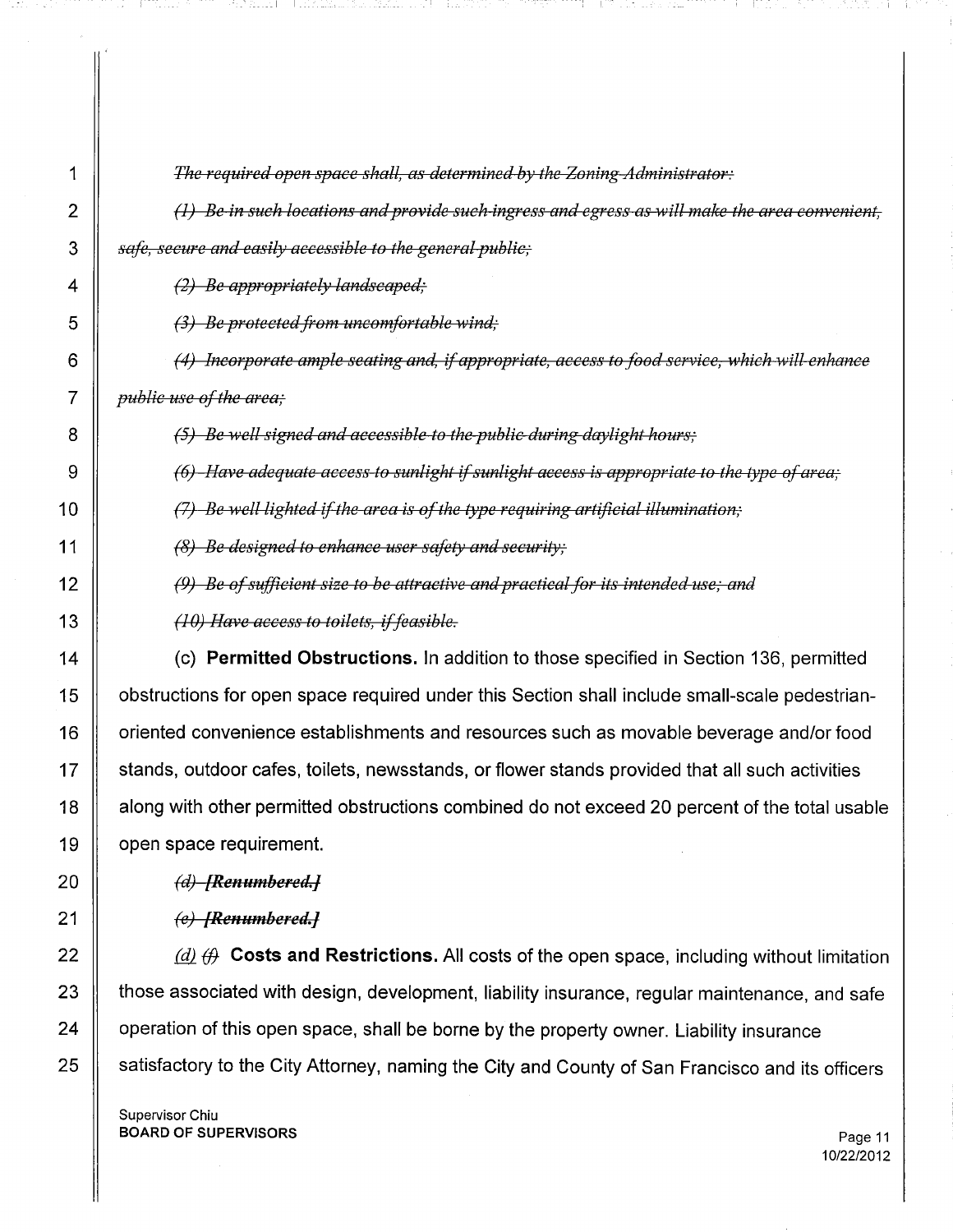1 and employees as additional insureds, shall be provided for all such spaces. The property 2 | owner shall record with the County Recorder a special restriction on the property satisfactory 3 **igns** in substance to the Department and sufficient to give notice to subsequent owners, tenants 4 and other persons having other economic interests in the property of the open space 5 T requirement and the means by which the requirement has been, and must continue to be,  $6 \parallel$  satisfied.

I THE REPORT OF A STRIP IN THE RESIDENCE OF A STRIP OF A STRIP OF A STRIP OF A STRIP OF A STRIP OF A STRIP OF A

7  $\parallel$  *(e)*  $\leftrightarrow$  A sign satisfying the requirements of Section 603(k) shall be prominently posted  $8 \parallel$  at the entrance to the open space area declaring that the area is open to the public.

 $\parallel$  *(f)*  $\parallel$  *A* Approval and Construction. The open space shall be reviewed and approved **as part of the site or building permit application for the project giving use to the open space** 11 Fequirement. No temporary or other certificate of occupancy shall be issued for any structure **constructed under the permit until the open space is complete.** 

13 Section 4. The San Francisco Planning Code is hereby amended by amending the 14 Specified subsections of Section 138, to read as follows:

# 15 SEC. 138. *PRIVATELY-OWNED PUBLIC* OPEN **SPACE REQUIREMENTS IN C-3** 16 **DISTRICTS.**

 (c) **Location.** The open space required by this Section may be on the same site as the 18 | building for which the permit is sought, or within 900 feet of it on either private property or, with the approval of all relevant public agencies, public property, provided that all open space  $\parallel$  must be located entirely within the C-3 District. Open space is within 900 feet of the building 21 | within the meaning of this Section if any portion of the building is located within 900 feet of any 22 | portion of the open space. Off-site open space shall be developed and open for use prior to issuance of a *temperarypermit a/first certificate of*occupancy, *as defined in Section 401 ofthis Code,* of the building whose open space requirement is being met off-site. *Failure to comply with the requirements ofthis subsection shall be grounds for enforcement under this Code, including*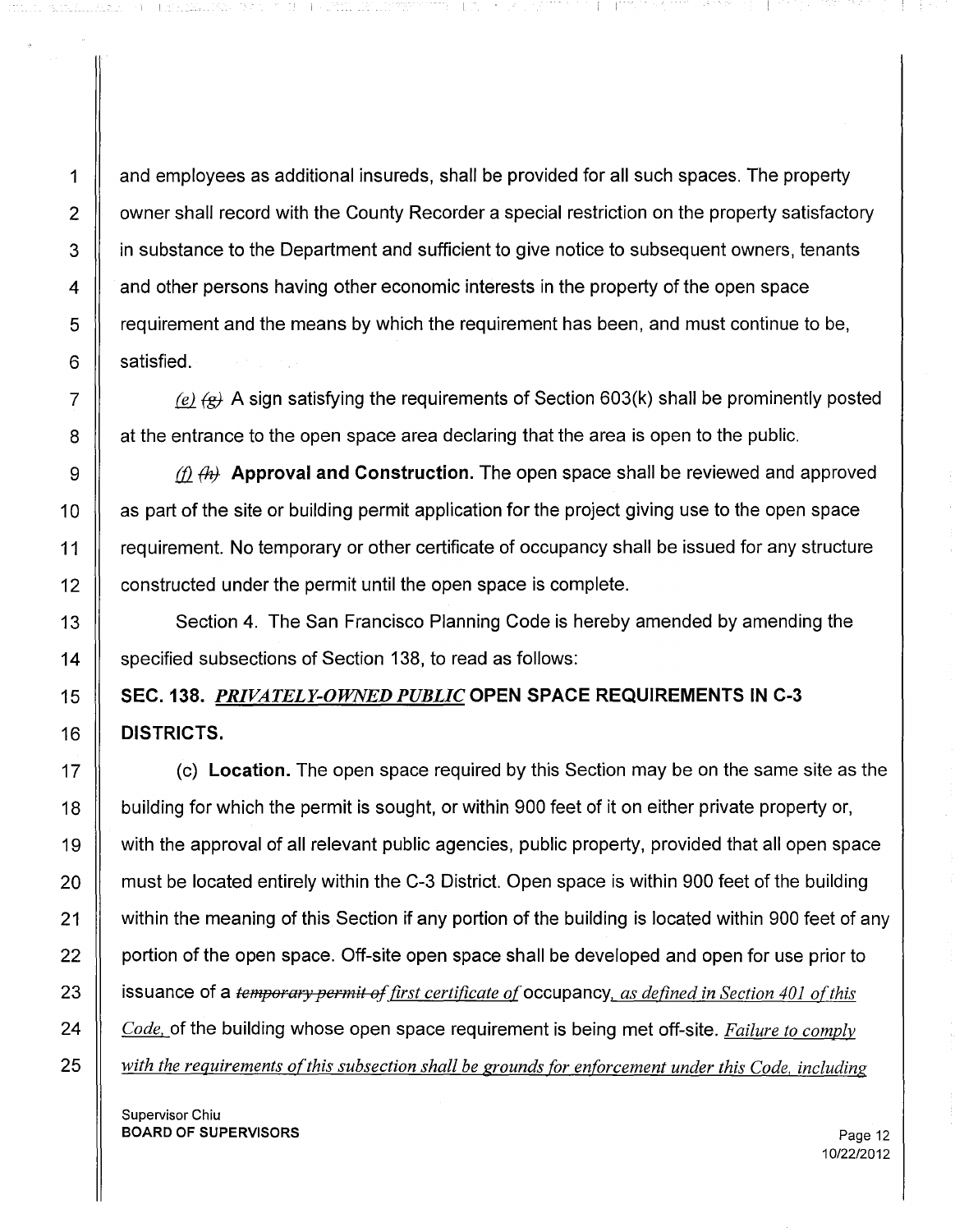1 *but not limited to the provisions ofSections* 176 *and* 176.1. *The procedures a/Section 149(d) 2 governing issuance ala temporery permit a/occupancy shell apply* to *this subsection.*

 (f) **Open Space Provider.** The open space required by this Section may be provided:  $\parallel$   $\leftrightarrow$  individually by the project sponsor<sub>i</sub>- $\leftrightarrow$  *or* jointly by the project sponsor and other project 5 Supponsors,  $\frac{1}{2}$  provided, that each square foot of jointly developed open space may count toward  $\parallel$  only one sponsor's requirement; *or (iii)*  $\cdot$ , with the approval of the *Gity* Planning Commission,  $\parallel$  *by* a public or private agency *which will may* develop and maintain the open space, *provided*  $\parallel$  that (i) the project sponsor or sponsors pay for the and to which a payment is made by the sponsor for the cost of development of the number of square feet the project sponsor is required to **provide**, and with which (ii) provision is made, satisfactory to the Commission, *is made* for the 11 | continued maintenance of the open space for the actual lifetime of the building giving rise to 12 | the open space requirement, *provided that and (iii)* the Commission finds that there is 13 | reasonable assurance that the open space to be developed by such agency will be developed  $\parallel$  and open for use by the time the building, the open space requirement of which is being met by the payment, is ready for occupancy. *Property owners providing open space under this section will hold harmless the City and County ofSan Francisco, its officers. agents and employees, from any damage or injury caused by the design, construction. use, or maintenance ofopen space. Property* 18 || owners are solely liable for any damage or loss occasioned by any act or negligence in respect to the *design. construction, use. or maintenance ofthe open space.*

 (h) **Maintenance.** Open spaces shall be maintained at no public expense. *The owner of*  $\parallel$  the property on which the open space is located shall maintain it by keeping the area clean and free of *litter and keeping in a healthy state any plant material that is provided.* Conditions intended to  $\parallel$  assure continued maintenance of the open space for the actual lifetime of the building giving 24 | rise to the open space requirement may be imposed in accordance with the provisions of | Section 309.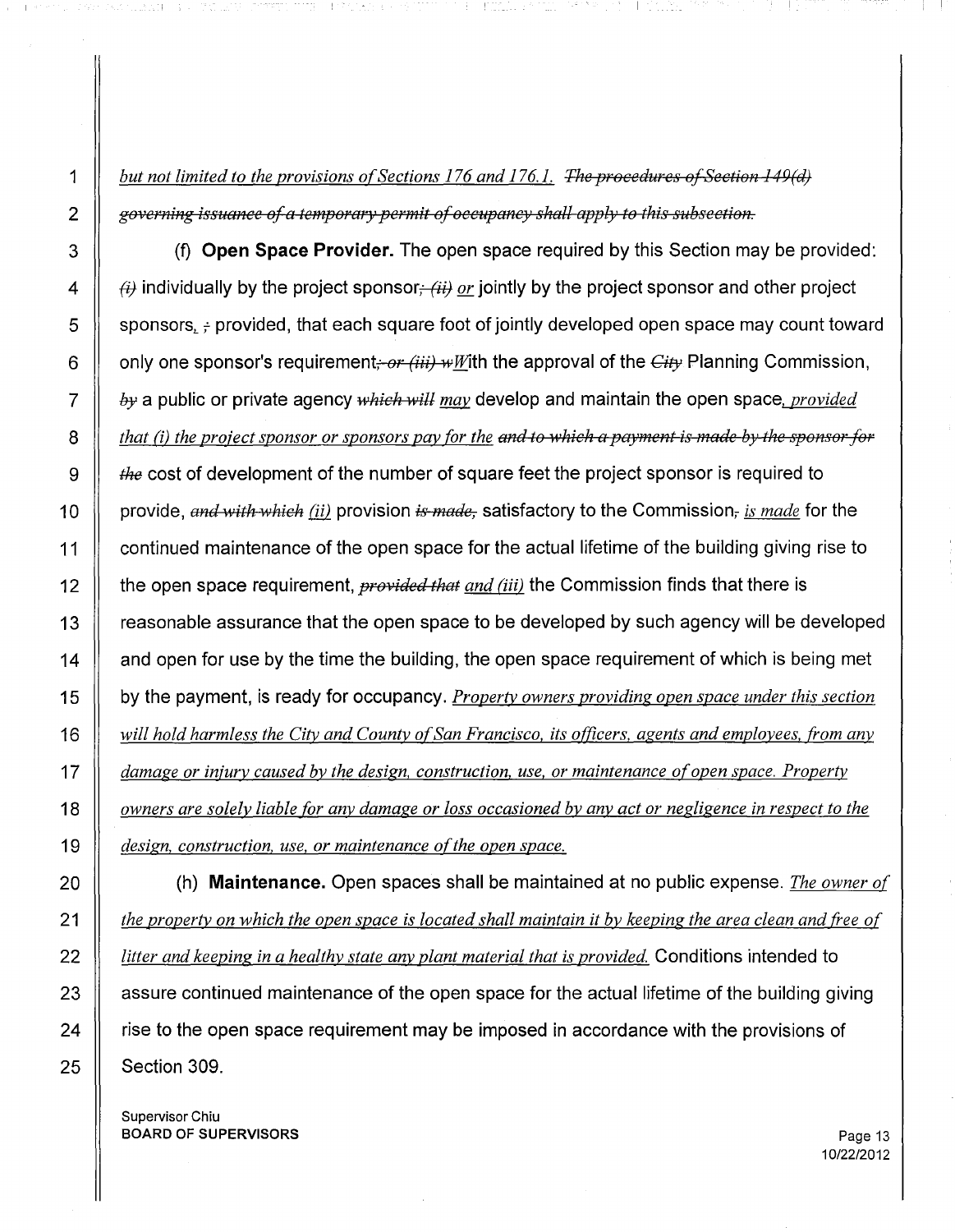1 (i) **Informational Plaque.** Prior to issuance of a permit of occupancy, a one or more 2 plagues shall be *designed and* placed in a publicly conspicuous locations as *described in this* 3 Subsection outside the building at street level, or at the site of an outdoor open space, identifying the  $4 \parallel$  open space feature and its location, stating the right of the public to use the space and the hours of use. *describing its principal requiredfeatures (e.g., number ofseats availabiUty offood ser'rice) and stating the name and address o./the owner or owner's agent responsible for maintenance.*

-14 - 5.35

**(A)** *The plaque shall*-include the following information:

(l) *state the right ofthe public to use the space; and*

(2) *state the hours ofuse; and*

veda in him yazar yang bila da a

 (3) *describe its principal required features (e.g., number ofseats, uses and/or other defining featuresl; and*

(4) *state the current name, telephone number,* electronic mail address *and postal address of*

*the owner or owner's agent responsible for public access and maintenance:* and

 $\parallel$   $\quad \quad \_$  (5) describe the type of open space; and,

 (6) state the location of the open space. and. in cases where that space is not visible **from a major sidewalk, include directions to the open space.** 

(B) *In terms ofdesign and appearance, the plaque shall:*

 (l) *include the standard Privately-owned public open space logo developed by the Planning Department; and*

 (2) *follow the Zoning Administrator Bulletin* 8 *for* papas *Informational Plaques in terms of detailed dimensions, font type and size, color, and other graphics; and*

22 (3) *be developed using the POPOS signage design toolkit provided by the Planning Department; and*

 (4) *be made ofopaque, non-reflective material, and provide a clear contrast between the lettering and the background.' and*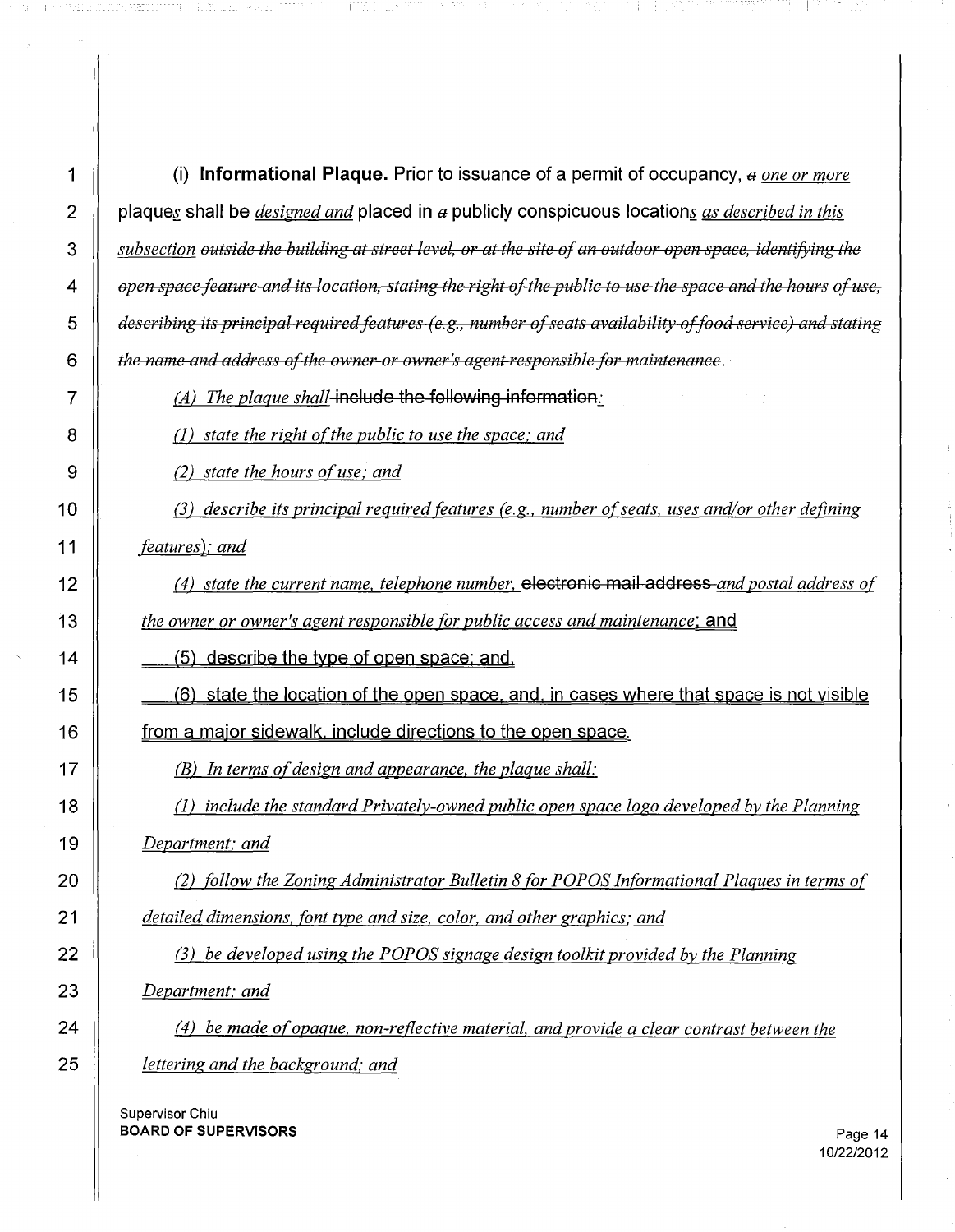|  |  |  |  | (C) The plaque shall be located as follows: |
|--|--|--|--|---------------------------------------------|
|  |  |  |  |                                             |

*(1) Exterior. Ifthe open space is located outside ofa building and is at least partially adjacent to a public sidewalk. a plaque shall be placed on each building face adjacent to the space.* Each 4 | plaque shall be located as close as possible to the nearest adjacent public sidewalk, but in no case *shall any portion ofeach plaque be located more than five feet from the nearest sidewalk. Alternately, a plaque may be attached to an improvement within the open space or a free standing* 7 | post so long as the entire plaque is located within five feet of and is clearly visible from an adjacent *public sidewalk.*

 (2) *Ifthe open space is located inside a building, or ifthe open space is located outside a building but is primarily accessed through a building, or ifthe open space is not otherwise easily visible from the nearest public sidewalk, a plaque shall be placed within five feet ofeach pedestrian entrance to the building on the outside wall (exclusive ofservice. emergency, maintenance and related entrances). The plaque shall describe the location ofthe open space and provide directions* 14 on how to get to the space; way-finding signs shall also be placed within the building (e. g. in the *lobby and at the elevator) clearly indicating the path to the open space.*

 *(D) The plaque shall be placed so that the midpoint ofthe plaque is positioned at a height between four and one-halfto six feet above grade level; and*

 *(E) Existing POPOS. Existing POPOS shall comply with the current signage requirements contained in this subsection* (i) *and in the Zoning Administrator Bulletin referred to in subsection (i)(B)(2) whenever:*

 (n *the project seeks new approvals that trigger compliance with the signage requirements; or* (2) *the existing signage is not in compliance with the requirements in effect at the time ofa prior project approval,' or*

 (3) *the existing signage requires alteration in order to comply with Federal or State requirements for directional and informational signs.*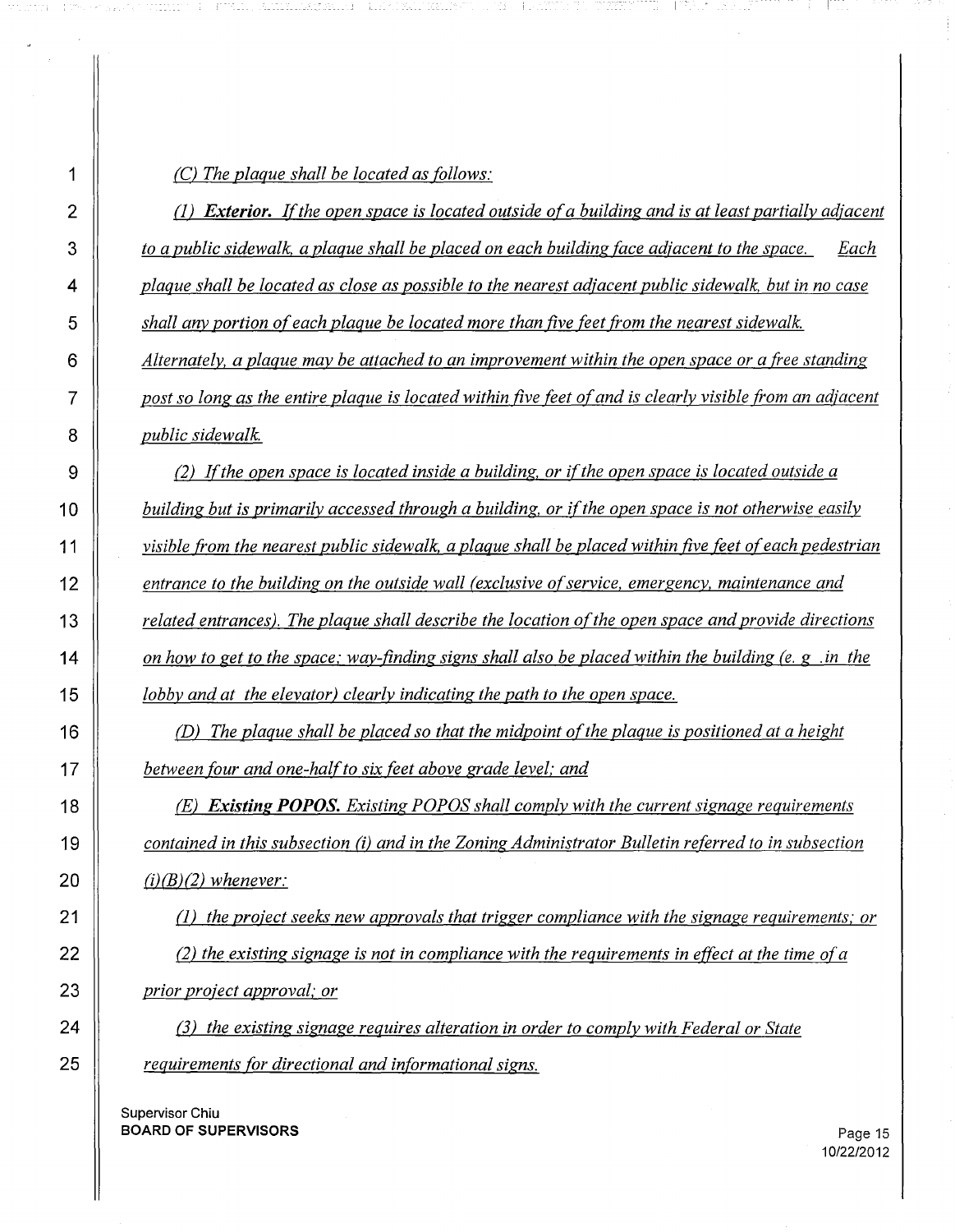1 Section 5. The San Francisco Planning Code is hereby amended by amending Section  $2 \parallel 603(k)$ , to read as follows:

## 4 **SEC. 603. EXEMPTED SIGNS.**

5 Nothing in this Article 6 shall apply to any of the following signs:

6  $\parallel$  (k) Information plaques or signs which identify to the public open space resources,  $7 \parallel$  architectural features, creators of artwork, or otherwise provide information required by this 8 Code or by other City agencies, or an identifying sign which directs the general public and/or 9 **e** patrons of a particular establishment to open space or parking resources, provided that such 10 | sign shall not project more than three inches from the wall and that its dimensions shall be no 11 greater than 24 *inches by* 24 *inches one by two feet.*

12 Section 6. Effective Date. This ordinance shall become effective 30 days from the 13  $\parallel$  date of passage.

 Section 7. This section is uncodified. **In** enacting this ordinance, the Board intends to 15 | amend only those words, phrases, paragraphs, subsections, sections, articles, numbers, 16 punctuation, charts, diagrams, or any other constituent part of the Planning Code that are explicitly shown in this legislation as additions, deletions, Board amendment additions, and Board amendment deletions in accordance with the "Note" that appears under the official title | of the legislation.

20 Specifically, the Board of Supervisors recognizes that both this ordinance and another 21 | ordinance currently pending before the Board entitled "Uses, Conformity of Uses, Parking 22 | Requirements for Uses, and Special Use Districts" amend Sections 135 and 138 of the 23 | Planning Code. The Board intends that, if adopted, the additions and deletions shown in both

Supervisor Chiu BOARD OF SUPERVISORS **Page 16**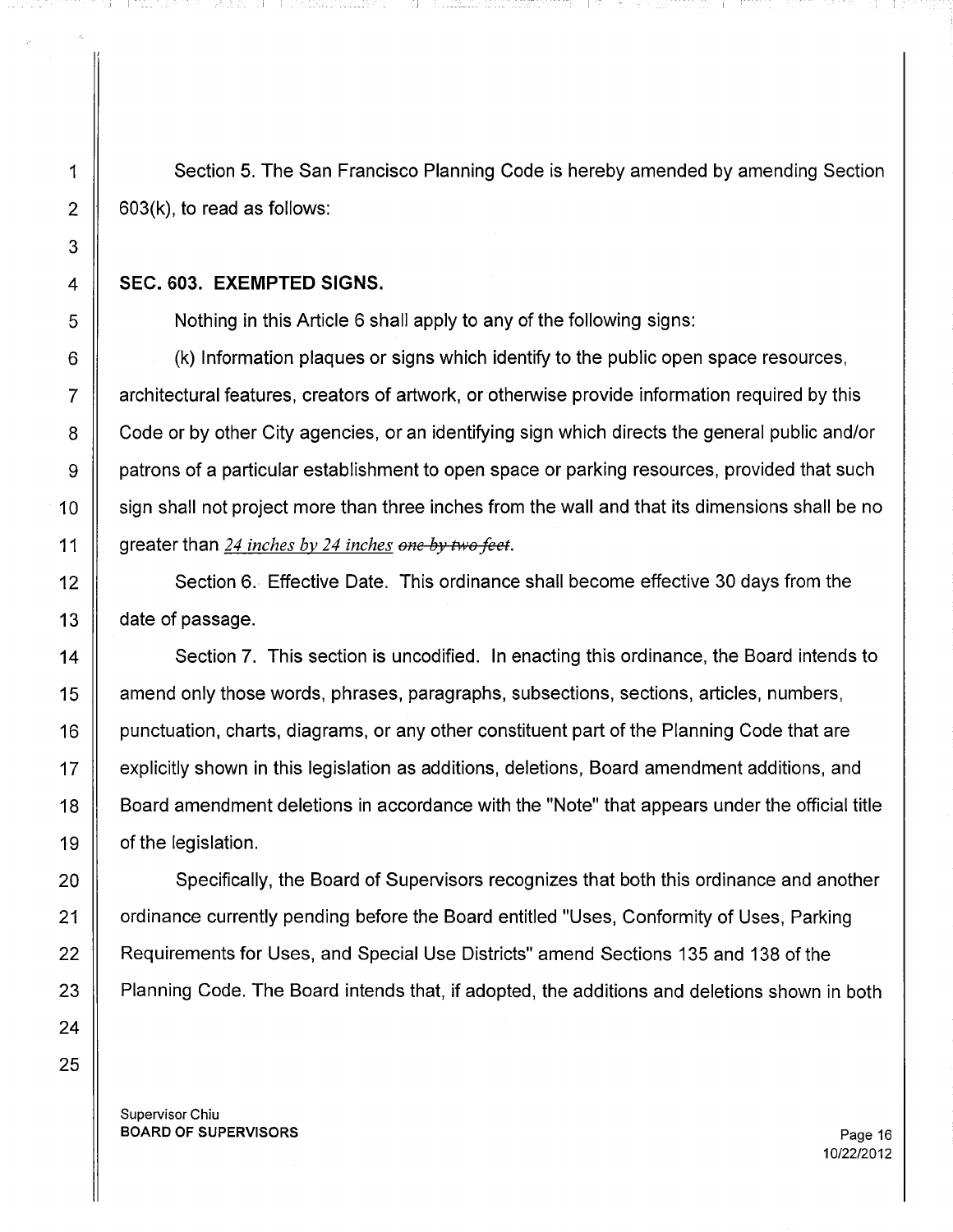1 | ordinances be given full force and effect. To this end, the Board directs the City Attorney's 2 Cffice and the publisher to harmonize the provisions of each ordinance.

APPROVED AS TO FORM: DENNIS J. HERRERA, City Attorney

il\_

 $M_{\nu}$  $\frac{2}{\circ}$ By: JUDITH A. BOYA $\ell$ IAN Deputy City Attorney

Supervisor Chiu